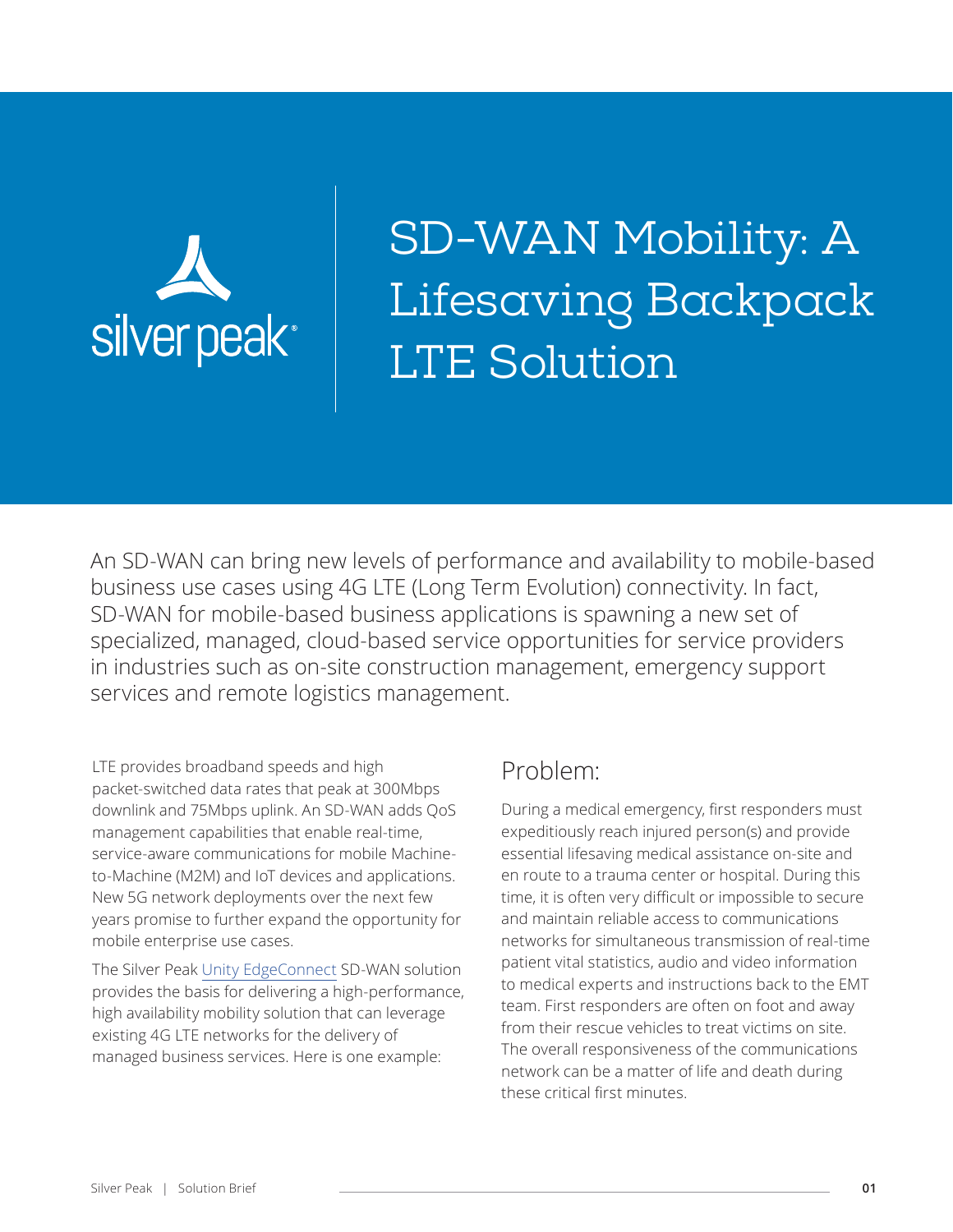# Mobile EMT Solution

A health care provider's innovative mobile integrated telemedicine solution gives mobile first responders the ability to connect to doctors for real-time video medicine — anywhere, and at any time even if there is low bandwidth.

This solution is delivered as a "backpack-as-a-service" and includes a ruggedized backpack that, in addition to critical medical supplies, includes a ruggedized laptop, a redundant dual-4G LTE modem connection, 8-hour battery, HD camera, integrated microphone and a small 12-volt DC powered Silver Peak [EdgeConnect EC-US](https://www.silver-peak.com/resource-center/edgeconnect-us-ec-us-specification-sheet) SD-WAN appliance that enables dual LTE connectivity to two diverse 4G networks.

This innovative backpack-as-a-service for the first time enables real-time video telemedicine in truly mobile environments for first responders. The provider's solution software overcomes traditional connectivity issues in even the most difficult environments to enable professionals to treat and monitor patients from anywhere through real-time video that connects to the provider's telemedicine application hosted in AWS.

The Silver Peak EdgeConnect SD-WAN solution capabilities that support this vital service include [Tunnel](https://www.silver-peak.com/taxonomy/term/57/all)  [Bonding,](https://www.silver-peak.com/taxonomy/term/57/all) which bonds two 4G services to create a single logical connection. Voice, video and data communications sessions can be load-balanced across both services, doubling the available bandwidth for higher performance.

In addition, EdgeConnect includes [Path Condition](https://www.silver-peak.com/products/unity-edge-connect/path-conditioning)[ing](https://www.silver-peak.com/products/unity-edge-connect/path-conditioning) features ideally suited for running time-sensitive applications, like voice and video, over the internet and 4G LTE networks and enables the highest levels of communications performance and availability between EMT personnel in the field and remote healthcare knowledge resources. Path conditioning overcomes the adverse effects of dropped and outof-order packets that are common with broadband internet, 4G and MPLS connections using two Edge-Connect software features:

- **>** [Forward Error Correction \(FEC\)](https://www.silver-peak.com/products/unity-edge-connect/path-conditioning) uses packetlevel FEC to reconstitute dropped packets at the far end of a WAN link, avoiding delays associated with multiple round-trip retransmissions, because the EdgeConnect SD-WAN solution dynamically adjusts FEC in response to changing 4G LTE conditions to minimize overhead.
- **>** [Real-time Packet Order Correction \(POC\)](https://www.silver-peak.com/products/unity-edge-connect/path-conditioning) resequences packets across all IP flows on the far end of the WAN link to avoid retransmissions that occur when packets arrive out of order, doing so with minimal added latency.

EdgeConnect continuously monitors the underlying 4G LTE services for packet loss, latency and jitter. In the event that one of the 4G services experiences excessive loss, latency or jitter or even drops its connection, the EdgeConnect initiates sub-second failover, and voice, video and data connections continue without interruption over the remaining active 4G service.



Figure 1. Mobile Telemedicine SD-WAN "Backpack-as-a-service"